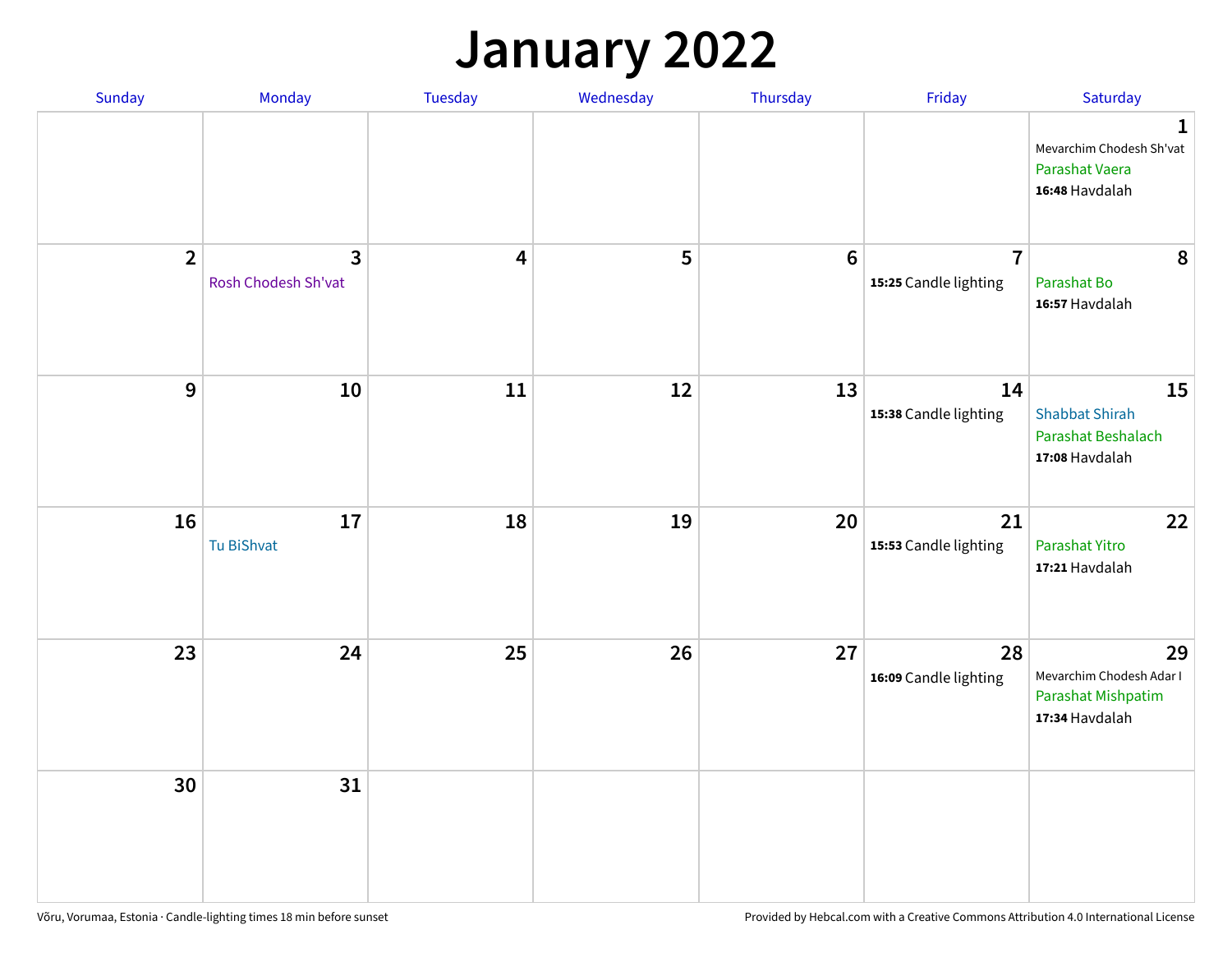# **February 2022**

| Sunday | Monday                  | <b>Tuesday</b>                      | Wednesday                             | Thursday | Friday                                           | Saturday                                                                                          |
|--------|-------------------------|-------------------------------------|---------------------------------------|----------|--------------------------------------------------|---------------------------------------------------------------------------------------------------|
|        |                         | $\mathbf{1}$<br>Rosh Chodesh Adar I | $\overline{2}$<br>Rosh Chodesh Adar I | 3        | $\overline{\mathbf{4}}$<br>16:25 Candle lighting | 5<br>Parashat Terumah<br>17:49 Havdalah                                                           |
| $6\,$  | $\overline{\mathbf{7}}$ | 8                                   | $\boldsymbol{9}$                      | 10       | 11<br>16:42 Candle lighting                      | 12<br>Parashat Tetzaveh<br>18:04 Havdalah                                                         |
| 13     | 14                      | 15<br><b>Purim Katan</b>            | 16                                    | 17       | 18<br>16:59 Candle lighting                      | 19<br>Parashat Ki Tisa<br>18:19 Havdalah                                                          |
| 20     | 21                      | 22                                  | 23                                    | 24       | 25<br>17:15 Candle lighting                      | 26<br><b>Shabbat Shekalim</b><br>Mevarchim Chodesh Adar II<br>Parashat Vayakhel<br>18:34 Havdalah |
| 27     | 28                      |                                     |                                       |          |                                                  |                                                                                                   |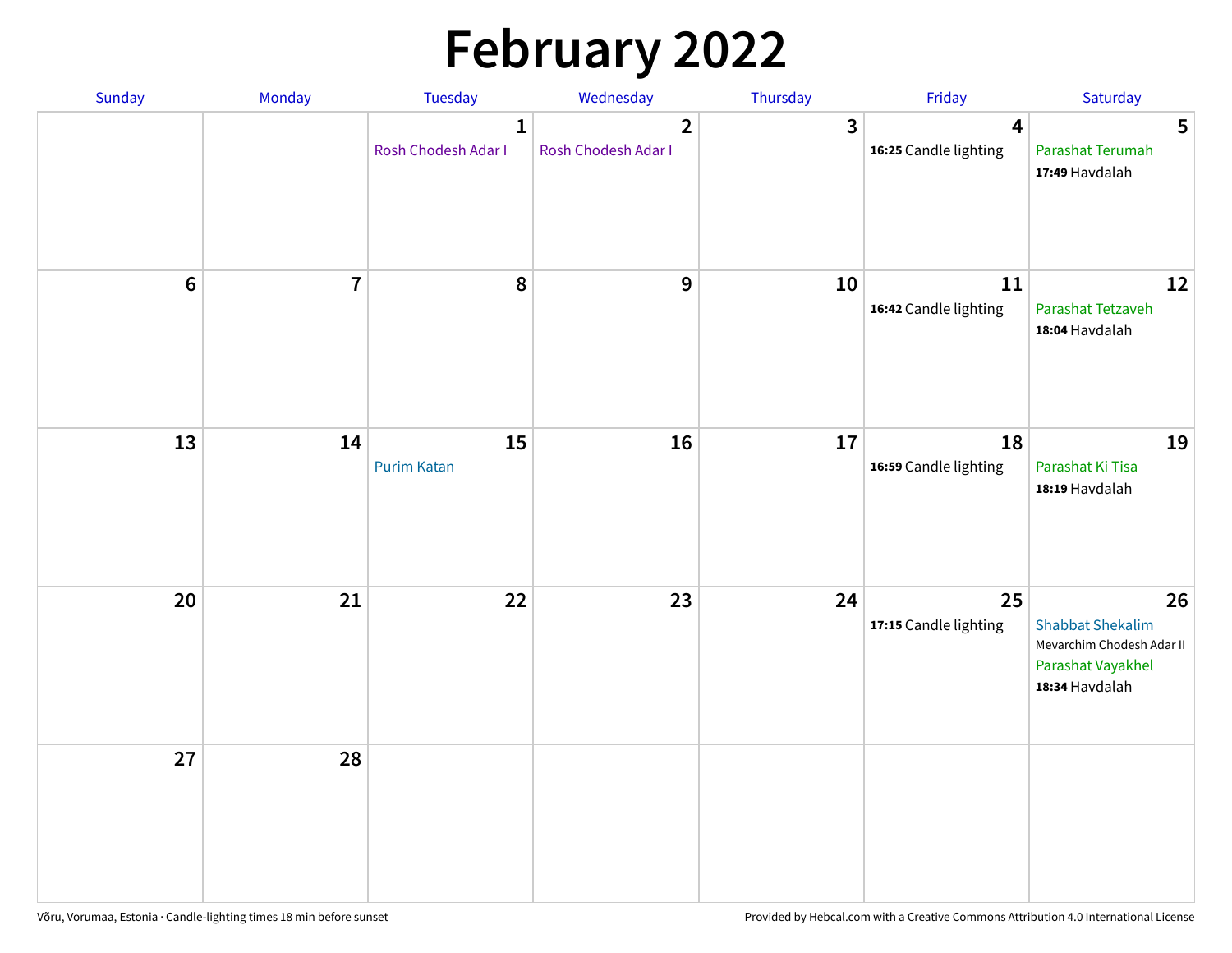## **March 2022**

| Sunday         | Monday         | Tuesday      | Wednesday                                                                         | Thursday                  | Friday                                              | Saturday                                                                                   |
|----------------|----------------|--------------|-----------------------------------------------------------------------------------|---------------------------|-----------------------------------------------------|--------------------------------------------------------------------------------------------|
|                |                | $\mathbf{1}$ | $\overline{2}$                                                                    | 3<br>Rosh Chodesh Adar II | 4<br>Rosh Chodesh Adar II<br>17:31 Candle lighting  | 5<br>Parashat Pekudei<br>18:50 Havdalah                                                    |
| $6\phantom{1}$ | $\overline{7}$ | 8            | $9$                                                                               | 10                        | 11<br>17:47 Candle lighting                         | 12<br><b>Shabbat Zachor</b><br>Parashat Vayikra<br>19:06 Havdalah                          |
| 13             | 14             | 15           | 16<br>04:28 Fast begins<br>Ta'anit Esther<br>19:04 Fast ends<br><b>Erev Purim</b> | 17<br>Purim               | 18<br><b>Shushan Purim</b><br>18:03 Candle lighting | 19<br>Parashat Tzav<br>19:22 Havdalah                                                      |
| 20             | 21             | 22           | 23                                                                                | 24                        | 25<br>18:18 Candle lighting                         | 26<br><b>Shabbat Parah</b><br>Mevarchim Chodesh Nisan<br>Parashat Shmini<br>19:38 Havdalah |
| 27             | 28             | 29           | 30                                                                                | 31                        |                                                     |                                                                                            |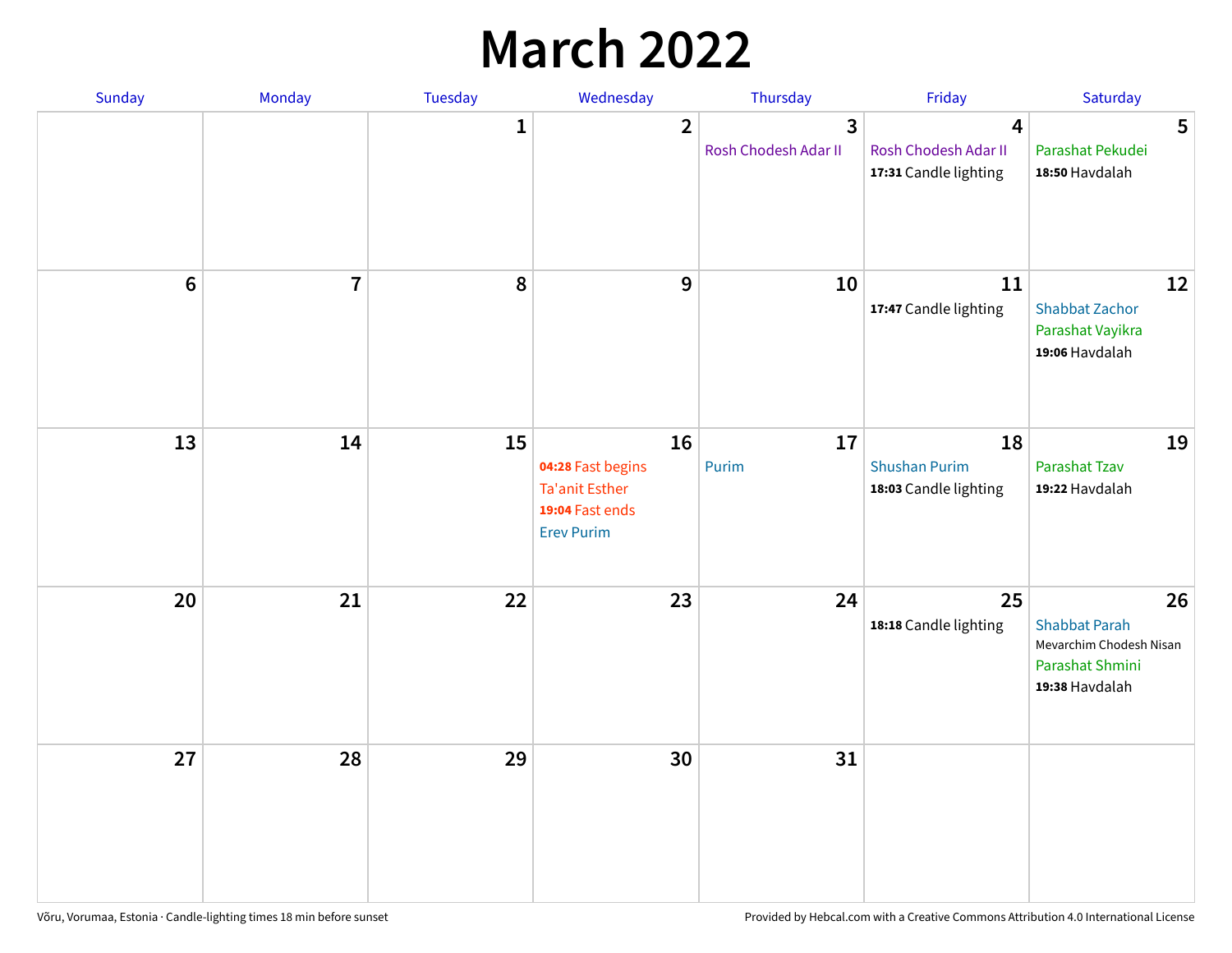## **April 2022**

| Sunday                                   | Monday                  | <b>Tuesday</b>         | Wednesday             | Thursday                                        | Friday                                                                                            | Saturday                                                                                        |
|------------------------------------------|-------------------------|------------------------|-----------------------|-------------------------------------------------|---------------------------------------------------------------------------------------------------|-------------------------------------------------------------------------------------------------|
|                                          |                         |                        |                       |                                                 | $\mathbf{1}$<br>19:34 Candle lighting                                                             | 2<br><b>Shabbat HaChodesh</b><br><b>Rosh Chodesh Nisan</b><br>Parashat Tazria<br>20:55 Havdalah |
| 3                                        | 4                       | 5                      | $6\phantom{1}6$       | $\overline{7}$                                  | 8<br>19:49 Candle lighting                                                                        | 9<br><b>Shabbat HaGadol</b><br>Parashat Metzora<br>21:13 Havdalah                               |
| 10                                       | 11<br>Yom HaAliyah      | 12                     | 13                    | 14                                              | 15<br>03:40 Fast begins<br><b>Ta'anit Bechorot</b><br><b>Erev Pesach</b><br>20:05 Candle lighting | 16<br><b>Pesach I</b><br>21:31 Candle lighting                                                  |
| 17<br><b>Pesach II</b><br>21:34 Havdalah | 18<br>Pesach III (CH"M) | 19<br>Pesach IV (CH"M) | 20<br>Pesach V (CH"M) | 21<br>Pesach VI (CH"M)<br>20:18 Candle lighting | 22<br><b>Pesach VII</b><br>20:20 Candle lighting                                                  | 23<br><b>Pesach VIII</b><br>21:50 Havdalah                                                      |
| 24                                       | 25                      | 26                     | 27                    | 28<br>Yom HaShoah                               | 29<br>20:36 Candle lighting                                                                       | 30<br>Mevarchim Chodesh Iyyar<br>Parashat Achrei Mot<br>22:11 Havdalah                          |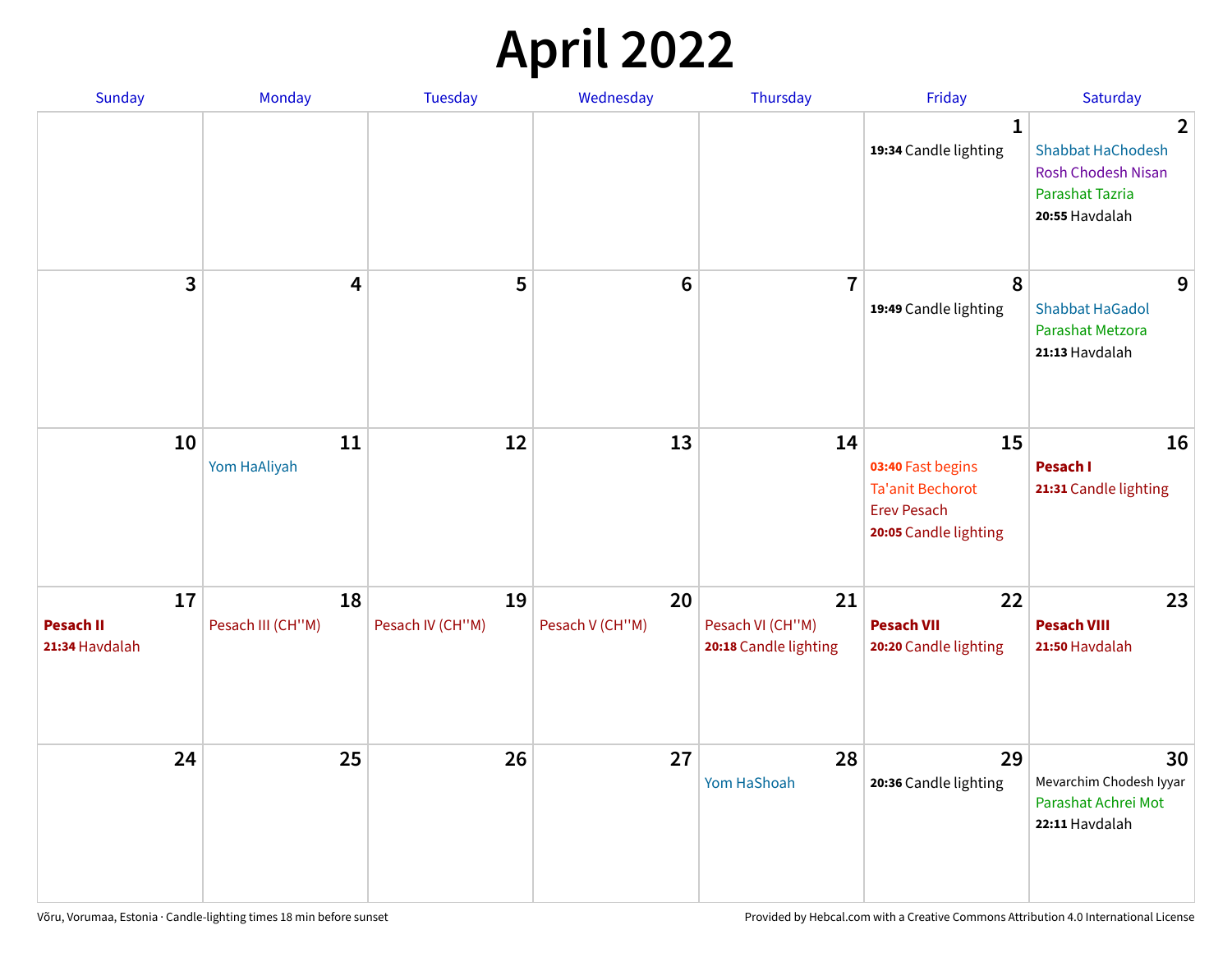## **May 2022**

| Sunday                             | Monday                               | Tuesday                         | Wednesday          | Thursday            | Friday                                   | Saturday                                                               |
|------------------------------------|--------------------------------------|---------------------------------|--------------------|---------------------|------------------------------------------|------------------------------------------------------------------------|
| $\mathbf{1}$<br>Rosh Chodesh Iyyar | $\overline{2}$<br>Rosh Chodesh Iyyar | 3                               | 4<br>Yom HaZikaron | 5<br>Yom HaAtzma'ut | $6\phantom{1}6$<br>20:51 Candle lighting | $\overline{7}$<br>Parashat Kedoshim<br>22:32 Havdalah                  |
| $\pmb{8}$                          | $\mathbf{9}$                         | 10                              | 11                 | 12                  | 13<br>21:06 Candle lighting              | 14<br><b>Parashat Emor</b><br>22:54 Havdalah                           |
| 15<br>Pesach Sheni                 | 16                                   | 17                              | 18                 | 19<br>Lag BaOmer    | 20<br>21:21 Candle lighting              | 21<br>Parashat Behar<br>23:17 Havdalah                                 |
| 22                                 | 23                                   | 24                              | 25                 | 26                  | 27<br>21:33 Candle lighting              | 28<br>Mevarchim Chodesh Sivan<br>Parashat Bechukotai<br>23:41 Havdalah |
| 29<br>Yom Yerushalayim             | 30                                   | 31<br><b>Rosh Chodesh Sivan</b> |                    |                     |                                          |                                                                        |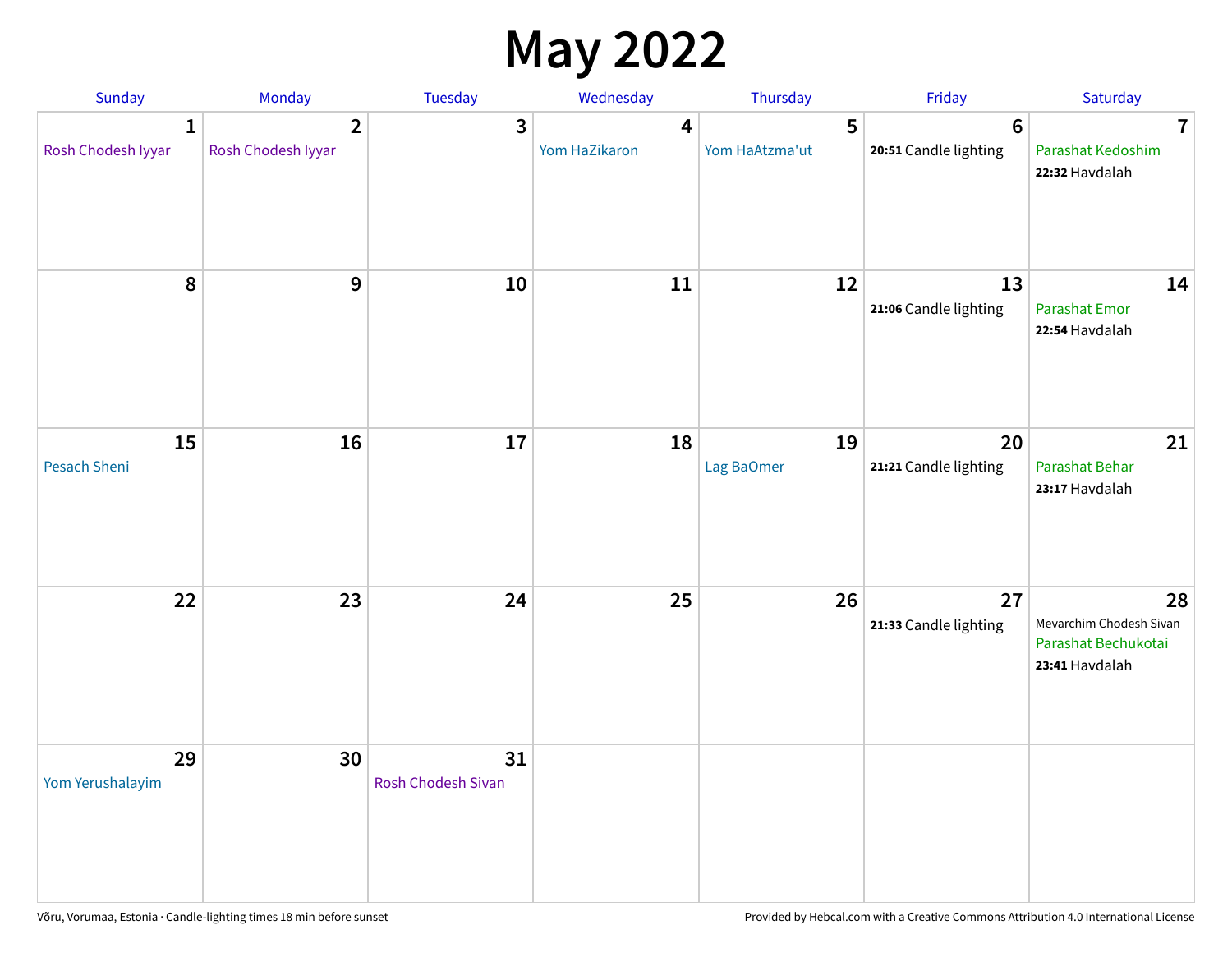#### **June 2022**

| Sunday                                         | Monday                                         | Tuesday        | Wednesday                       | Thursday                 | Friday                      | Saturday                                                                                     |
|------------------------------------------------|------------------------------------------------|----------------|---------------------------------|--------------------------|-----------------------------|----------------------------------------------------------------------------------------------|
|                                                |                                                |                | 1                               | $\overline{2}$           | 3<br>21:44 Candle lighting  | $\overline{\mathbf{4}}$<br><b>Erev Shavuot</b><br>Parashat Bamidbar<br>00:05 Candle lighting |
| 5<br><b>Shavuot I</b><br>00:08 Candle lighting | $\bf 6$<br><b>Shavuot II</b><br>00:11 Havdalah | $\overline{7}$ | 8                               | 9                        | 10<br>21:53 Candle lighting | 11<br>Parashat Nasso<br>00:27 Havdalah                                                       |
| 12                                             | 13                                             | 14             | 15                              | 16                       | 17<br>21:58 Candle lighting | 18<br>Parashat Beha'alotcha<br>00:43 Havdalah                                                |
| 19                                             | 20                                             | 21             | 22                              | 23                       | 24<br>21:59 Candle lighting | 25<br>Mevarchim Chodesh Tamuz<br>Parashat Sh'lach<br>00:41 Havdalah                          |
| 26                                             | 27                                             | 28             | 29<br><b>Rosh Chodesh Tamuz</b> | 30<br>Rosh Chodesh Tamuz |                             |                                                                                              |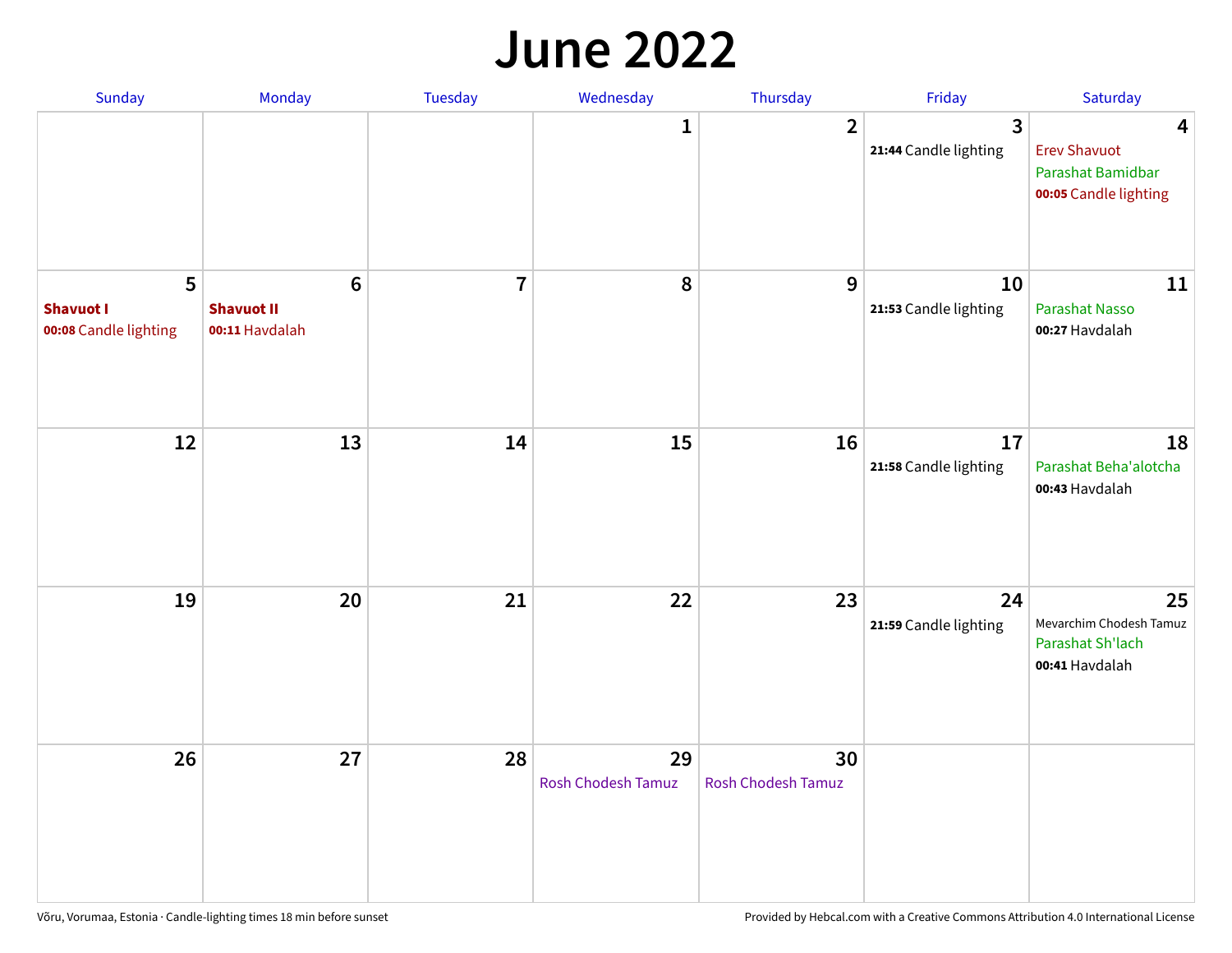## **July 2022**

| Sunday                                      | Monday     | Tuesday | Wednesday      | Thursday       | Friday                                         | Saturday                                                                |
|---------------------------------------------|------------|---------|----------------|----------------|------------------------------------------------|-------------------------------------------------------------------------|
|                                             |            |         |                |                | $\mathbf{1}$<br>21:57 Candle lighting          | $\overline{2}$<br>Parashat Korach<br>00:26 Havdalah                     |
| $\mathbf{3}$                                | 4          | 5       | $6\phantom{1}$ | $\overline{7}$ | 8<br>21:52 Candle lighting                     | 9<br><b>Parashat Chukat</b><br>00:05 Havdalah                           |
| 10                                          | ${\bf 11}$ | 12      | 13             | 14             | 15<br>21:43 Candle lighting                    | 16<br><b>Parashat Balak</b><br>23:44 Havdalah                           |
| 17<br><b>Tzom Tammuz</b><br>23:16 Fast ends | 18         | 19      | 20             | 21             | 22<br>21:31 Candle lighting                    | 23<br>Mevarchim Chodesh Av<br><b>Parashat Pinchas</b><br>23:21 Havdalah |
| 24                                          | 25         | 26      | 27             | 28             | 29<br>Rosh Chodesh Av<br>21:17 Candle lighting | 30<br>Parashat Matot-Masei<br>22:59 Havdalah                            |
| 31                                          |            |         |                |                |                                                |                                                                         |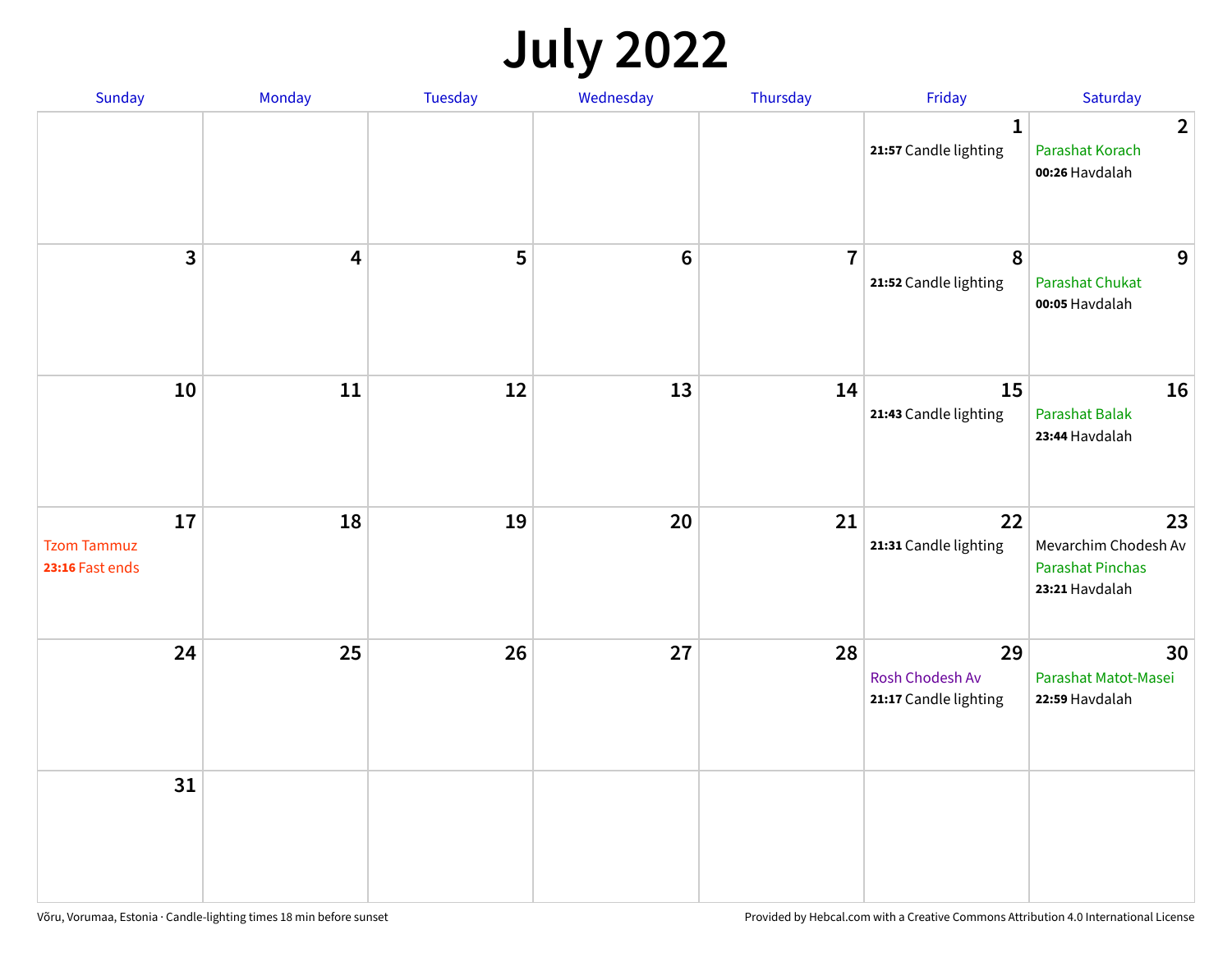## **August 2022**

| Sunday                                                      | Monday       | Tuesday                 | Wednesday | Thursday | Friday                                 | Saturday                                                                                                                       |
|-------------------------------------------------------------|--------------|-------------------------|-----------|----------|----------------------------------------|--------------------------------------------------------------------------------------------------------------------------------|
|                                                             | $\mathbf{1}$ | $\overline{\mathbf{2}}$ | 3         | 4        | 5<br>21:02 Candle lighting             | $6\phantom{1}6$<br><b>Shabbat Chazon</b><br>21:18 Fast begins<br>Erev Tish'a B'Av<br><b>Parashat Devarim</b><br>22:36 Havdalah |
| $\overline{7}$<br>Tish'a B'Av (observed)<br>22:17 Fast ends | 8            | 9                       | 10        | 11       | 12<br>Tu B'Av<br>20:45 Candle lighting | 13<br><b>Shabbat Nachamu</b><br>Parashat Vaetchanan<br>22:14 Havdalah                                                          |
| 14                                                          | 15           | 16                      | 17        | 18       | 19<br>20:27 Candle lighting            | 20<br>Mevarchim Chodesh Elul<br><b>Parashat Eikev</b><br>21:51 Havdalah                                                        |
| 21                                                          | 22           | 23                      | 24        | 25       | 26<br>20:09 Candle lighting            | 27<br><b>Rosh Chodesh Elul</b><br>Parashat Re'eh<br>21:29 Havdalah                                                             |
| 28<br>Rosh Hashana LaBehemot<br>Rosh Chodesh Elul           | 29           | 30                      | 31        |          |                                        |                                                                                                                                |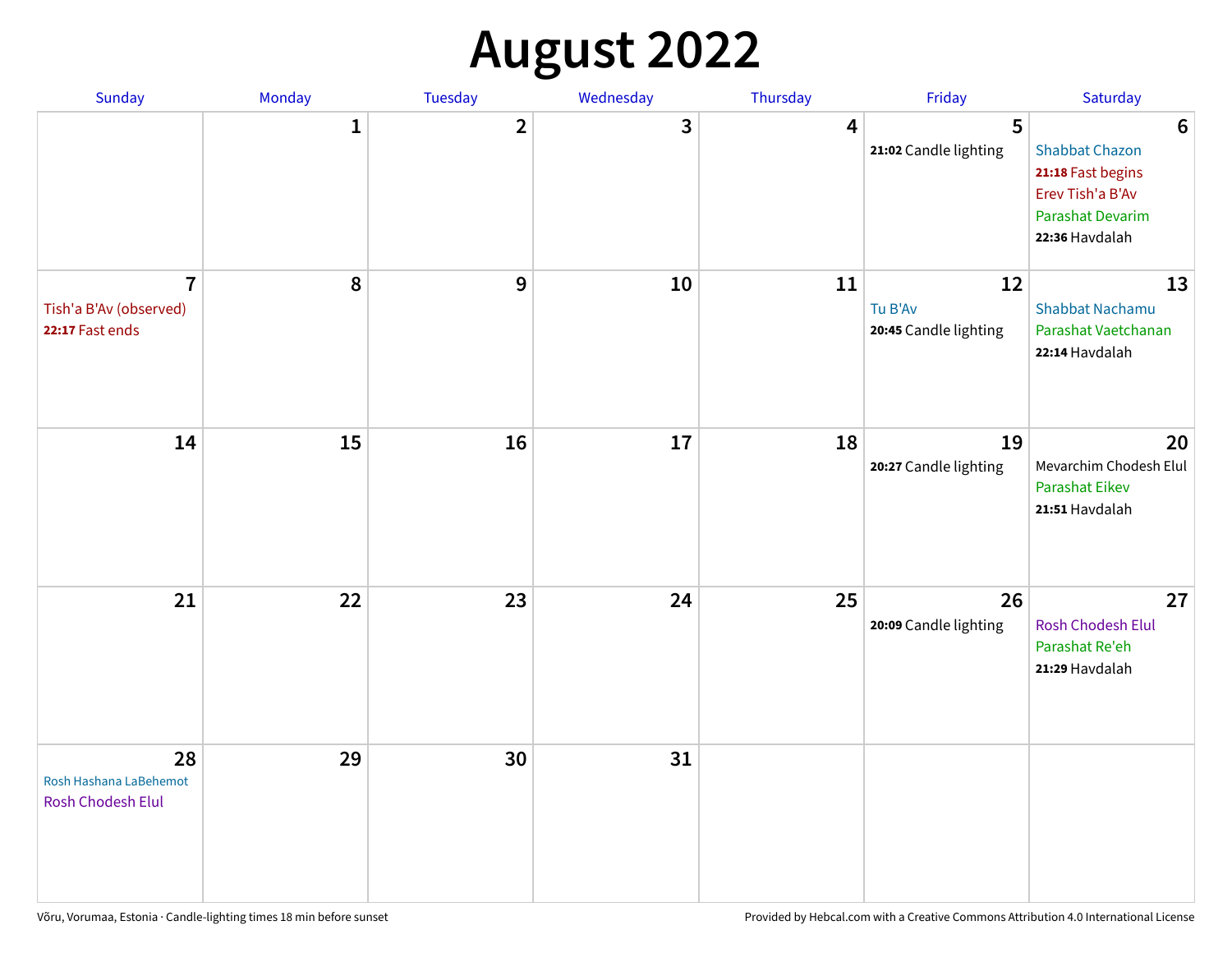## **September 2022**

| Sunday                                           | Monday                                           | <b>Tuesday</b>                                 | Wednesday                                                          | Thursday    | Friday                                  | Saturday                                                  |
|--------------------------------------------------|--------------------------------------------------|------------------------------------------------|--------------------------------------------------------------------|-------------|-----------------------------------------|-----------------------------------------------------------|
|                                                  |                                                  |                                                |                                                                    | $\mathbf 1$ | $\overline{2}$<br>19:49 Candle lighting | 3<br><b>Parashat Shoftim</b><br>21:07 Havdalah            |
| $\overline{\mathbf{4}}$                          | 5                                                | $6\phantom{1}6$                                | $\overline{7}$                                                     | 8           | 9<br>19:30 Candle lighting              | 10<br>Parashat Ki Teitzei<br>20:46 Havdalah               |
| 11                                               | 12                                               | 13                                             | 14                                                                 | 15          | 16<br>19:10 Candle lighting             | 17<br>Leil Selichot<br>Parashat Ki Tavo<br>20:25 Havdalah |
| 18                                               | 19                                               | 20                                             | 21                                                                 | 22          | 23<br>18:50 Candle lighting             | 24<br>Parashat Nitzavim<br>20:04 Havdalah                 |
| 25<br>Erev Rosh Hashana<br>18:45 Candle lighting | 26<br>Rosh Hashana 5783<br>19:58 Candle lighting | 27<br><b>Rosh Hashana II</b><br>19:55 Havdalah | 28<br>05:11 Fast begins<br><b>Tzom Gedaliah</b><br>19:42 Fast ends | 29          | 30<br>18:31 Candle lighting             |                                                           |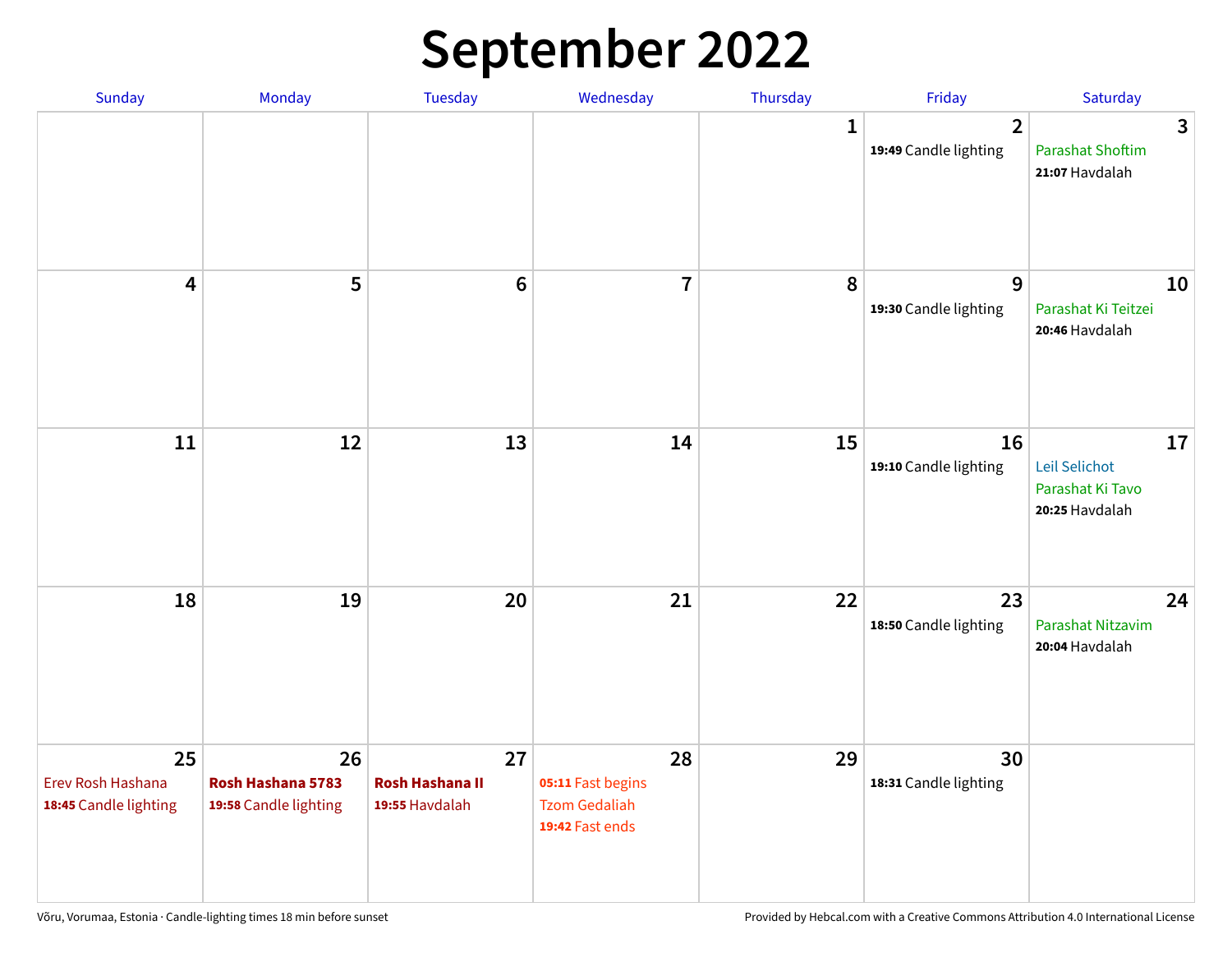## **October 2022**

| Sunday                                                   | Monday                                               | <b>Tuesday</b>                                                    | Wednesday                                | Thursday               | Friday                                         | Saturday                                                                |
|----------------------------------------------------------|------------------------------------------------------|-------------------------------------------------------------------|------------------------------------------|------------------------|------------------------------------------------|-------------------------------------------------------------------------|
|                                                          |                                                      |                                                                   |                                          |                        |                                                | 1<br><b>Shabbat Shuva</b><br>Parashat Vayeilech<br>19:44 Havdalah       |
| $\overline{2}$                                           | $\overline{\mathbf{3}}$                              | $\overline{4}$<br><b>Erev Yom Kippur</b><br>18:20 Candle lighting | 5<br><b>Yom Kippur</b><br>19:33 Havdalah | 6                      | $\overline{7}$<br>18:11 Candle lighting        | 8<br>Parashat Ha'Azinu<br>19:25 Havdalah                                |
| 9<br><b>Erev Sukkot</b><br>18:06 Candle lighting         | 10<br><b>Sukkot I</b><br>19:19 Candle lighting       | 11<br><b>Sukkot II</b><br>19:17 Havdalah                          | 12<br>Sukkot III (CH"M)                  | 13<br>Sukkot IV (CH"M) | 14<br>Sukkot V (CH"M)<br>17:52 Candle lighting | 15<br>Sukkot VI (CH"M)<br>19:06 Havdalah                                |
| 16<br>Sukkot VII (Hoshana Raba)<br>17:47 Candle lighting | 17<br><b>Shmini Atzeret</b><br>19:01 Candle lighting | 18<br><b>Simchat Torah</b><br>18:59 Havdalah                      | 19                                       | 20                     | 21<br>17:34 Candle lighting                    | 22<br>Mevarchim Chodesh Cheshvan<br>Parashat Bereshit<br>18:49 Havdalah |
| 23                                                       | 24                                                   | 25<br>Rosh Chodesh Cheshvan                                       | 26<br>Rosh Chodesh Cheshvan              | 27                     | 28<br>17:16 Candle lighting                    | 29<br><b>Parashat Noach</b><br>18:33 Havdalah                           |
| 30                                                       | 31                                                   |                                                                   |                                          |                        |                                                |                                                                         |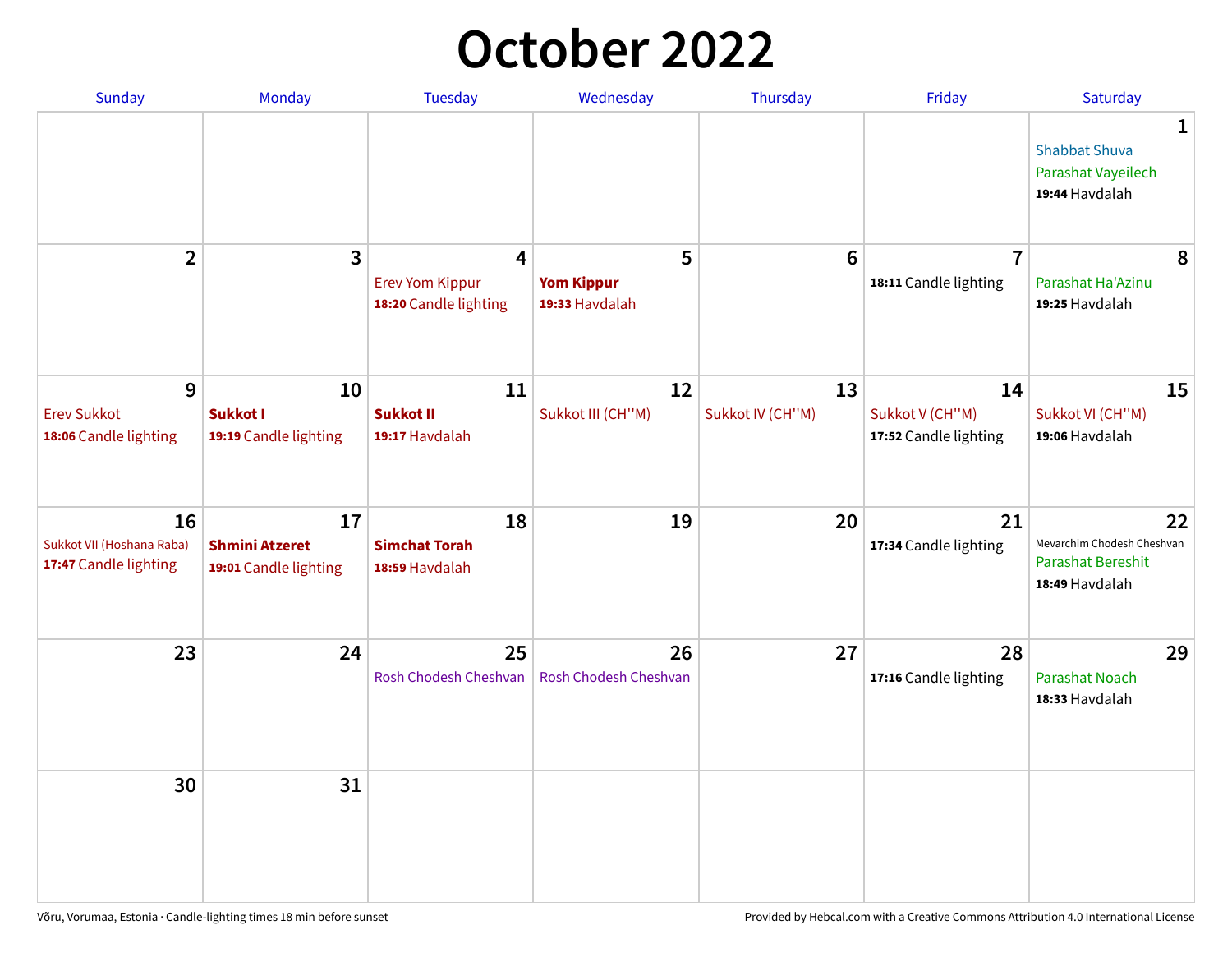#### **November 2022**

| Sunday         | Monday         | <b>Tuesday</b>                                 | Wednesday        | Thursday                  | Friday                                             | Saturday                                                                 |
|----------------|----------------|------------------------------------------------|------------------|---------------------------|----------------------------------------------------|--------------------------------------------------------------------------|
|                |                | $\mathbf{1}$<br>Yom HaAliyah School Observance | $\mathbf{2}$     | $\mathbf{3}$              | $\overline{\mathbf{4}}$<br>16:00 Candle lighting   | 5<br>Parashat Lech-Lecha<br>17:18 Havdalah                               |
| $6\phantom{a}$ | $\overline{7}$ | 8                                              | $\boldsymbol{9}$ | 10                        | 11<br>15:44 Candle lighting                        | 12<br>Parashat Vayera<br>17:05 Havdalah                                  |
| 13             | 14             | 15                                             | 16               | 17                        | 18<br>15:31 Candle lighting                        | 19<br>Mevarchim Chodesh Kislev<br>Parashat Chayei Sara<br>16:55 Havdalah |
| 20             | 21             | 22                                             | 23<br>Sigd       | 24<br>Rosh Chodesh Kislev | 25<br>Rosh Chodesh Kislev<br>15:20 Candle lighting | 26<br><b>Parashat Toldot</b><br>16:46 Havdalah                           |
| 27             | 28             | 29                                             | 30               |                           |                                                    |                                                                          |